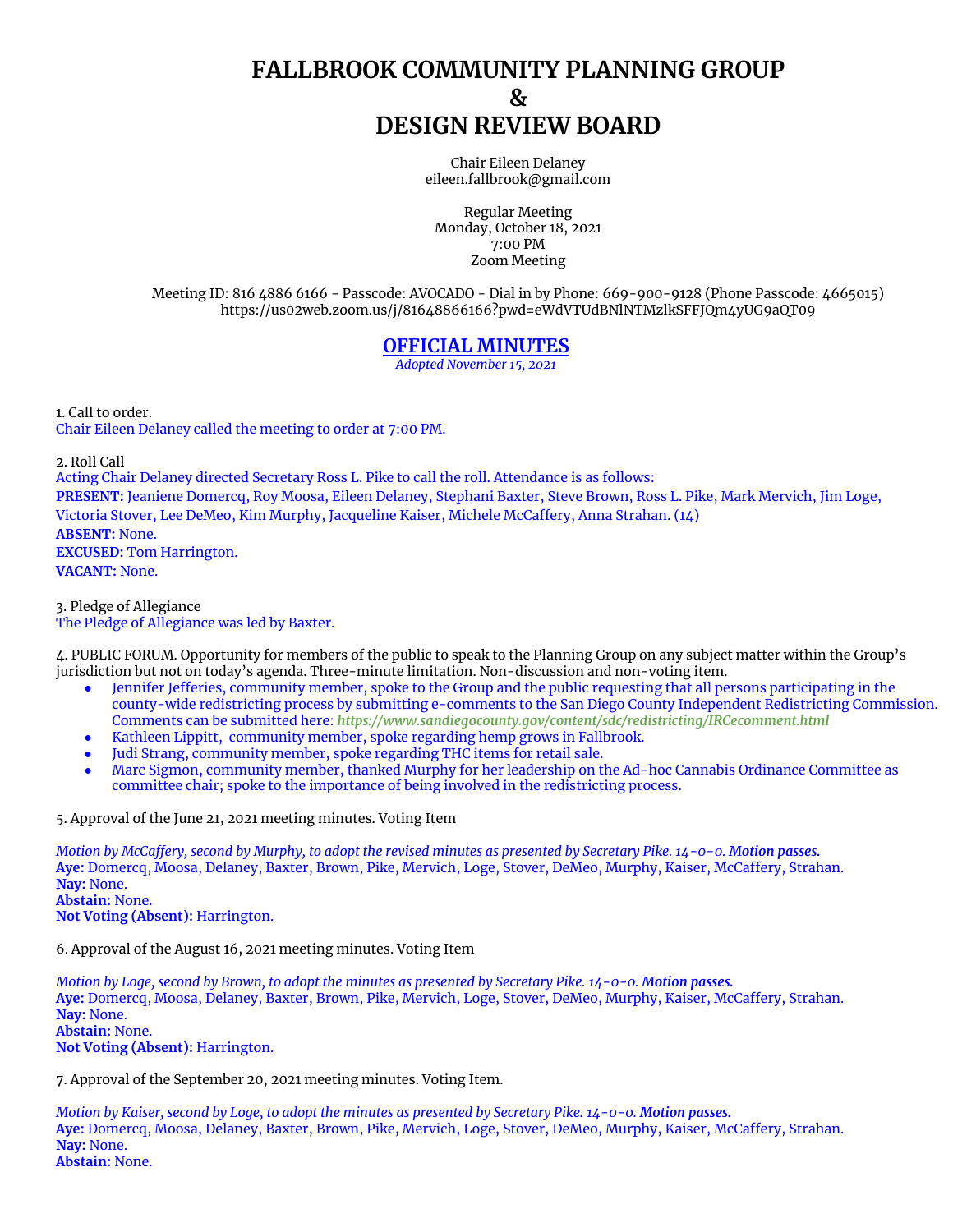## **Not Voting (Absent):** Harrington.

8. Informational presentation and discussion on CEQA. (California Environmental Quality Act) County Planner: Denise Russell, [denise.russell@sdcounty.ca.gov](mailto:denise.russell@sdcounty.ca.gov), Community Input. Planning Group Non-voting Item This agenda item has been postponed to the December meeting.

9. Informational presentation and Discussion of the County's Climate Action Plan, (CAP) Planner: /Darin Neufeld, [darin.neufelt@sdcounty.ca.gov,](mailto:darin.neufelt@sdcounty.ca.gov) Community Input. Planning Group Non-voting item Darin Neufeld of San Diego County gave a presentation on smart growth and the process thus far for the initiative. Discussion was held by Group members. No action was taken.

10. Informational presentation: Sandia Creek Drive Bridge Replacement and Fish Passage Project; PDS2020-LDGRMJ-3030D County Planner: Robert Hingtgen, [Robert.hingtgen@sdcounty.ca.gov.](mailto:Robert.hingtgen@sdcounty.ca.gov) Sandra Jacobson, Ph.D**.**, Director, South Coast and Sierra Regions California Trout, [sjacobson@caltrout.org](mailto:sjacobson@caltrout.org), Community Input. Planning Group. Non-voting item. Sandra Jacobson of California Trout and Robert Hingtgen of San Diego County Planning & Development Services gave a presentation on the Sandia Creek Bridge Replacement. Discussion was held by Group members. No action was taken.

11. Waiver of B Designator Site Plan Exemption for a new patio cover. Location; El Pacifico, 111 North Vine Ave. APN 103-233-02-00, 103-233-03-00. Contact: Miguel Garcia, [miguel.garcia.sdca@gmail.com.](mailto:miguel.garcia.sdca@gmail.com), County Planner: Jeffrey Melo, [Jeffrey.melo@sdcounty.ca.gov](mailto:Jeffrey.melo@sdcounty.ca.gov) **Design Review Board Committee. Community Input. Voting Item.** Miguel Garcia, applicant, presented the project.

*Motion by Pike, second by Mervich, to approve the project as presented. 14-0-0. Motion passes.* **Aye:** Domercq, Moosa, Delaney, Baxter, Brown, Pike, Mervich, Loge, Stover, DeMeo, Murphy, Kaiser, McCaffery, Strahan. **Nay:** None. **Abstain:** None. **Not Voting (Absent):** Harrington.

12. Discussion and recommendations on the County Cannabis Ordinance- Part 3. County Planners: Aleena Benedito, [aleena.benedito@sdcounty.ca.gov](mailto:aleena.benedito@sdcounty.ca.gov) and Conor McGee, [conor.mcgee@sdcounty.ca.gov,](mailto:conor.mcgee@sdcounty.ca.gov) Parcel location, size of parcel, size of the building, and access to the parcel (private roads) . Other recommendations for grow sites. **Cannabis Ad hoc Committee. Community Input. Voting Item**

Murphy, committee chair, gave a report of the committee with regard to the motion passed by the committee. Public comment was given by Becky Rapp, Kelly McCormick, Linda Wilson, and Kathleen Lippitt. Discussion was held by Group members.

*Motion by Mervich to postpone the consideration of the recommendation. Motion withdrawn.*

Motion by Murphy, second by DeMeo, to approve the recommendation of the committee as modified by the Group. 14-0-0. Motion *passes.*

Recommend to San Diego County that in drafting the new Cannabis Ordinance, the Fallbrook Planning Group requests the following:

- 1. All cannabis cultivation will occur on land zoned A-70;
- 2. The minimum parcel size should be at least 5 acres;
- 3. Facilities or nurseries shall not exceed 20% of the total lot coverage;
- 4. Structures will have a minimum setback of 100 feet from all property lines;
- 5. All structures shall require a building and/or grading permit;
- 6. All visibility standards must be met for front-yard fencing;
- 7. All parking, access driveways, and staging areas must be surfaced and maintained with either asphalt, concrete, DG, gravel, rock, or similar material, and no mud shall be tracked onto the public roads;
- 8. All outdoor lighting shall not employ a light source higher than 25 feet. Building plans submitted for building permits shall include provisions indicating the lighting is properly shielded and directed so as to prevent glare on surrounding properties or onto adjacent streets. North San Diego County has a dark sky ordinance and that should be kept in mind with lighting while drafting the ordinance;
- 9. Dust and emissions control and erosion control must comply with SD County standards;
- 10. The use and storage of chemicals and pesticides shall comply with the regulations set forth by the CA State Dept of Pesticide Regulations;
- 11. Agricultural operations shall meet all federal, state, and regional requirements for discharge and drainage, including, but not limited to requirements of the San Diego Regional Water Control Board and National Pollution Discharge Elimination System;
- 12. Owner/operator/tenant shall be responsible for maintaining property and street area directly adjacent to the property. All trash found within this area will be collected and disposed of properly;
- 13. The agricultural activity area and any associated fencing or landscaping shall be maintained in good repair.;
- 14. Signage shall be limited to address and directional signage. Advertising shall not be permitted;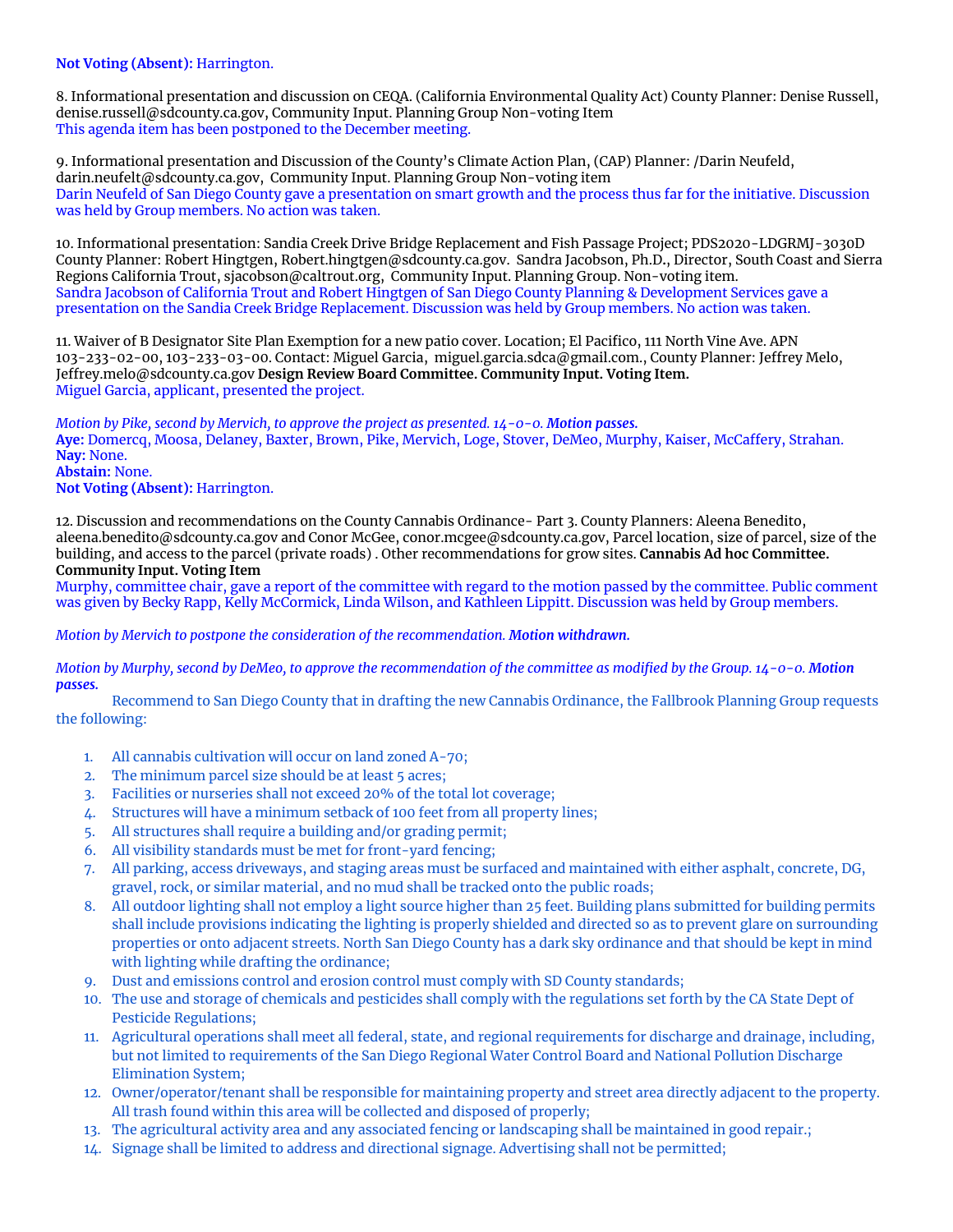15. Access must be via San Diego County public roads. Private road usage should not be permitted unless the owners of the private road agree to allow access through a written recorded agreement. All weight limits and axel limitations shall be enforced through the existing signage on the road.

**Aye:** Domercq, Moosa, Delaney, Baxter, Brown, Pike, Mervich, Loge, Stover, DeMeo, Murphy, Kaiser, McCaffery, Strahan. **Nay:** None.

**Abstain:** None. **Not Voting (Absent):** Harrington.

13. PDS2021-SPS 21-003 Meadowood Specific Plan Amendment to allow the operation of a farm stand in addition to other accessory agricultural uses in HOA common areas. Specific uses are not proposed. A site plan minor deviation would be required to allow future accessory ag uses. Applicant: Tripointe Homes FKA Pardee Homes, Agent/Contact: Jennifer Campos, [jcampos@reconenvironmental.com,](mailto:jcampos@reconenvironmental.com) County Planner, Sean [Oberbaurer@sdcounty.ca.gov](mailto:Oberbaurer@sdcounty.ca.gov) **Design Review Board Committee**. **Community Input. Voting Item**

Jennifer Campos, applicant, and Sean Oberbauer of San Diego County PDS gave a presentation of the change to the project. Discussion held by the community voicing support. Discussion held by the Group.

*Motion by Mervich, second by Stover, to approve the project as presented. 14-0-0. Motion passes.* **Aye:** Domercq, Moosa, Delaney, Baxter, Brown, Pike, Mervich, Loge, Stover, DeMeo, Murphy, Kaiser, McCaffery, Strahan. **Nay:** None. **Abstain:** None.

**Not Voting (Absent):** Harrington.

15. PDS2021-TM-5354R2 Discretionary Permit for Citro (FKA Meadowood) Tentative Map for 844 Dwelling Units. Northeast quadrant –I-15/SR76 Agent/contact: Jimmy Ayala for Tripointe FKA Pardee Homes, [jimmy.ayala@triipointehomes.com](mailto:jimmy.ayala@triipointehomes.com) , County Planner: Sean Oberbauer, [sean.oberbauer@sdcounty.ca.gov.](mailto:sean.oberbauer@sdcounty.ca.gov) **Land Use and Design Review Board Committees. Community input. Voting Item**

Sean Oberbauer of San Diego County PDS gave a presentation.

*Motion by Brown, second by Loge, to approve the project as presented. 14-0-0. Motion passes.* **Aye:** Domercq, Moosa, Delaney, Baxter, Brown, Pike, Mervich, Loge, Stover, DeMeo, Murphy, Kaiser, McCaffery, Strahan. **Nay:** None. **Abstain:** None. **Not Voting (Absent):** Harrington.

14. Specific Projects with Prioritization List of recommendations for DPW. County Planner; Cynthia Curtis,DPW, [Cynthia.curtis@sdcounty.ca.gov,](mailto:Cynthia.curtis@sdcounty.ca.gov) **Circulation Committee. Community Input. Voting Item**. Moosa gave a report of the committee. Discussion was held by the community.

Motion by Moosa, second by Stover, to approve the priority list as amended. (See below for list.) 14-0-0. Motion passes. **Aye:** Domercq, Moosa, Delaney, Baxter, Brown, Pike, Mervich, Loge, Stover, DeMeo, Murphy, Kaiser, McCaffery, Strahan. **Nay:** None. **Abstain:** None.

**Not Voting (Absent):** Harrington.

16. Authorization of Teleconferencing Meeting Option Pursuant to Government Code Section 54953(e) *Motion*:

A motion to find there is a proclaimed state of emergency and state and local officials have imposed or recommended measures to promote social distancing authorizing teleconferenced meetings pursuant to Government Code section 54953(e). Community Input**. Planning Group Discussion. Voting Item.**

Motion by Pike, second by Stover, to find there is a proclaimed state of emergency with state and local officials having imposed or recommended measures to promote social distancing and having authorized teleconference meetings pursuant to Government Code *Section 54953(e). 11-2-1. Motion passes.* **Aye:** Domercq, Moosa, Delaney, Brown, Pike, Mervich, Loge, Stover, Kaiser, McCaffery, Strahan. **Nay:** Baxter, Murphy. **Abstain:** DeMeo (noting support for Stover's personal circumstances). **Not Voting (Absent):** Harrington.

17. Appoint Jim Loge to the Land Use Committee. Planning Group Discussion. Voting Item Chair Delaney announces that Harrington has resigned from the Land Use Committee creating a vacancy for a Group member.

Motion by Murphy, second by Mervich, to appoint Jim Loge to fill the vacancy on the Land Use Committee. 14-0-0. Motion passes. **Aye:** Domercq, Moosa, Delaney, Baxter, Brown, Pike, Mervich, Loge, Stover, DeMeo, Murphy, Kaiser, McCaffery, Strahan. **Nay:** None. **Abstain:** None. **Not Voting (Absent):** Harrington.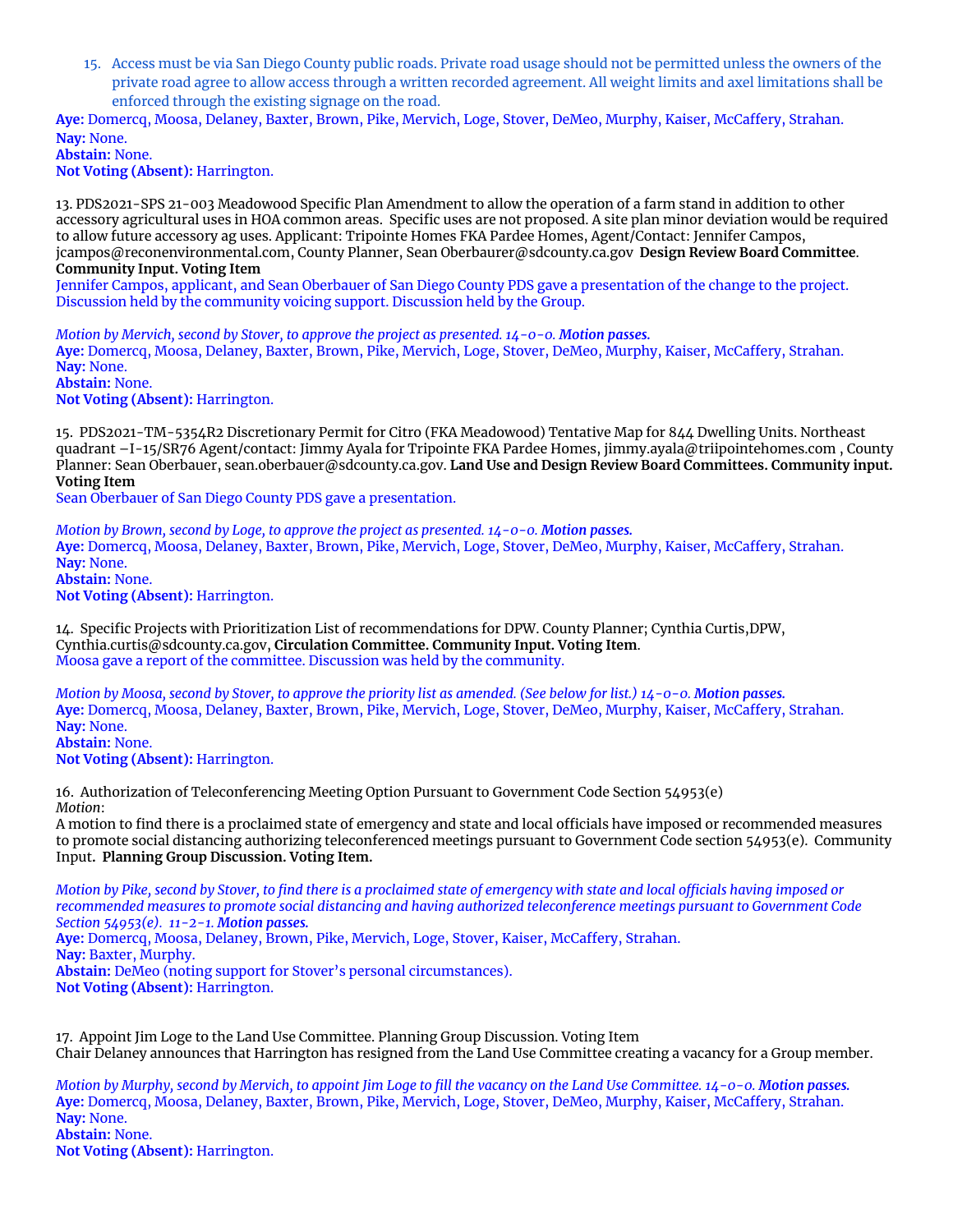18. PLANNING GROUP BUSINESS: Announcements & Correspondence: Appoint Roy Moosa as 1 st VC Appoint Kim Murphy as 2<sup>nd</sup> VC Appoint Jim Loge as Website/FB Page Coordinator Appoint Steve Brown as Chair of the Land Use Committee Planning Group Assignments: Michele McCaffery: Policy I-1 and Brown Act Reference/ Updates Lee DeMeo & Jeniene Domercq: Parliamentary Procedure Reference Mark Mervich: Technical Advisor in-person meetings Tom Harrington: NCFPD Reports and information REPORTS: Improved Committee reporting procedures: Roy Moosa FB page and Website: Jim Loge Handbook: Duties, Policies, Etc. (Completion November) Informational presentations for November: Cannabis & Mehko (Microenterprise Home Kitchen Ordinance)

19. Adjournment

The meeting was adjourned at 10:26 PM.

Respectfully submitted,

Road I. Pike

Ross L. Pike **Secretary** Fallbrook Planning Group

**NOTE:** The Fallbrook Planning Group occasionally has openings on its Land Use Committee (Chair Steve Brown: fallbrookplanning@aol.com), Circulation Committee (Chair Roy Moosa: 760-723-1181), Parks & Recreation Committee (Chair Stephani Baxter: sbaxter.fcpg@gmail.com), Public Facilities Committee (Chair Roy Moosa: 760-723-1181), and Design Review Board Committee (Chair Eileen Delaney: eileen.fallbrookl@gmail.com) for non-elected citizens. There are currently vacancies on the Circulation Committee and Public Facilities Committee. Interested persons are directed to please contact the respective committee chair. To sign up for notifications for the digital Dropbox, please contact Group Secretary Ross L. Pike *([rosslpike.fallbrook@gmail.com\)](mailto:rosslpike.fallbrook@gmail.com) or visit bit.ly/FallbrookPlanningGroup.* For general Fallbrook Planning Group matters, please contact Chair Eileen Delaney (eileen.fallbrook@gmail.com).